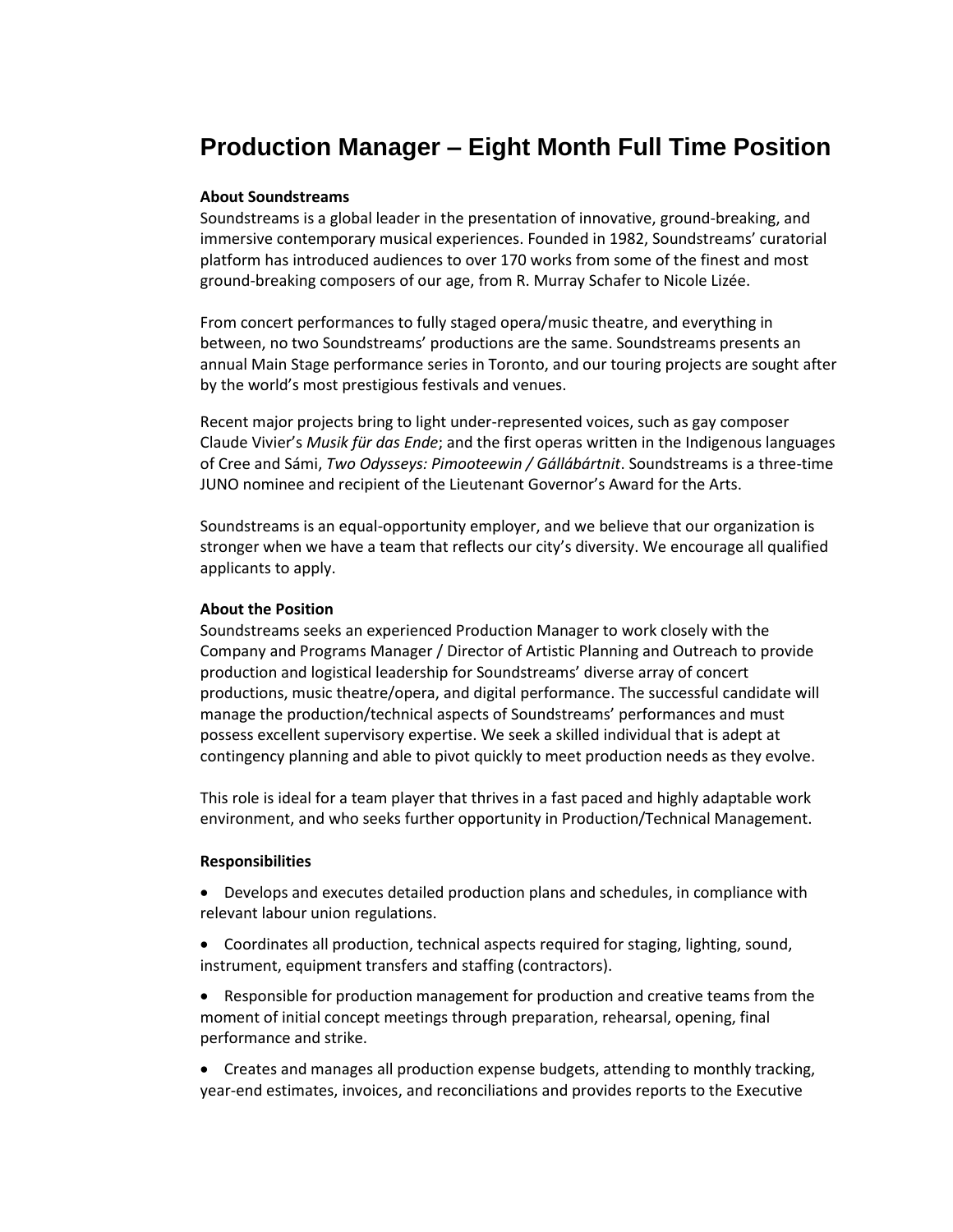

20 St. Joseph Street Toronto, ON M4Y 1J9 T: (416) 504-1282 F: (416) 504-1285

Lawrence Cherney c.H. **Artistic Director** 

**Beth Brown Executive Director** 

Charitable registration #11884 9389 RR0001

Director on an ongoing basis.

 Working with the Program Manager, executes all production/logistical documentation and artist communications with efficiency, clarity, accuracy, and attention to detail.

- Provides tour duties and hands on support as required for tours and runouts.
- Creates and updates technical riders for productions to aid in future performance.

 Maintains an inventory of Soundstreams' equipment, sets, and other production assets.

Ensures a safe and productive working environment for artists, contractors, and staff.

• Support other departments when production information is needed to support events, marketing, publicity and fundraising.

 Develops new production protocols for a fast-paced, high-volume production milieu. – encapsulated in production schedules point

• Implements and oversees all health and safety policies related to the productions and events.

## **Qualifications**

Our ideal candidate is a highly organized, works well under pressure, energetic and collaborative professional, who has:

 An effective and caring ambassador with the cultural sensitivity needed to work effectively in a diverse environment of artists, producers, creatives, management teams, and other stakeholders

 Minimum 3 years' production/technical management experience in a performing arts setting (music, theatre, opera, a definite benefit)

 Familiarity with various labour agreements including American Federation of Musicians, Canadian Actors' Equity Association, ACTRA, Associated Designers of Canada, and IATSE.

• Proven track record in managing multiple projects, details, budgets and deadlines with high professional standards, accuracy, and attention to detail

- Excellent budget, account management, forecasting and reconciliation skills
- Tour coordination/management and/or stage management experience is an asset

 Outstanding communications and organizational skills with meticulous attention to detail

A high level of computer proficiency, including the MS Office suite and Vectorworks

● An ability to work independently, meet deadlines and multi-task under pressure in a fast-paced environment as a dynamic and supportive team member while managing a team

Experience reading lighting plots and ground plans